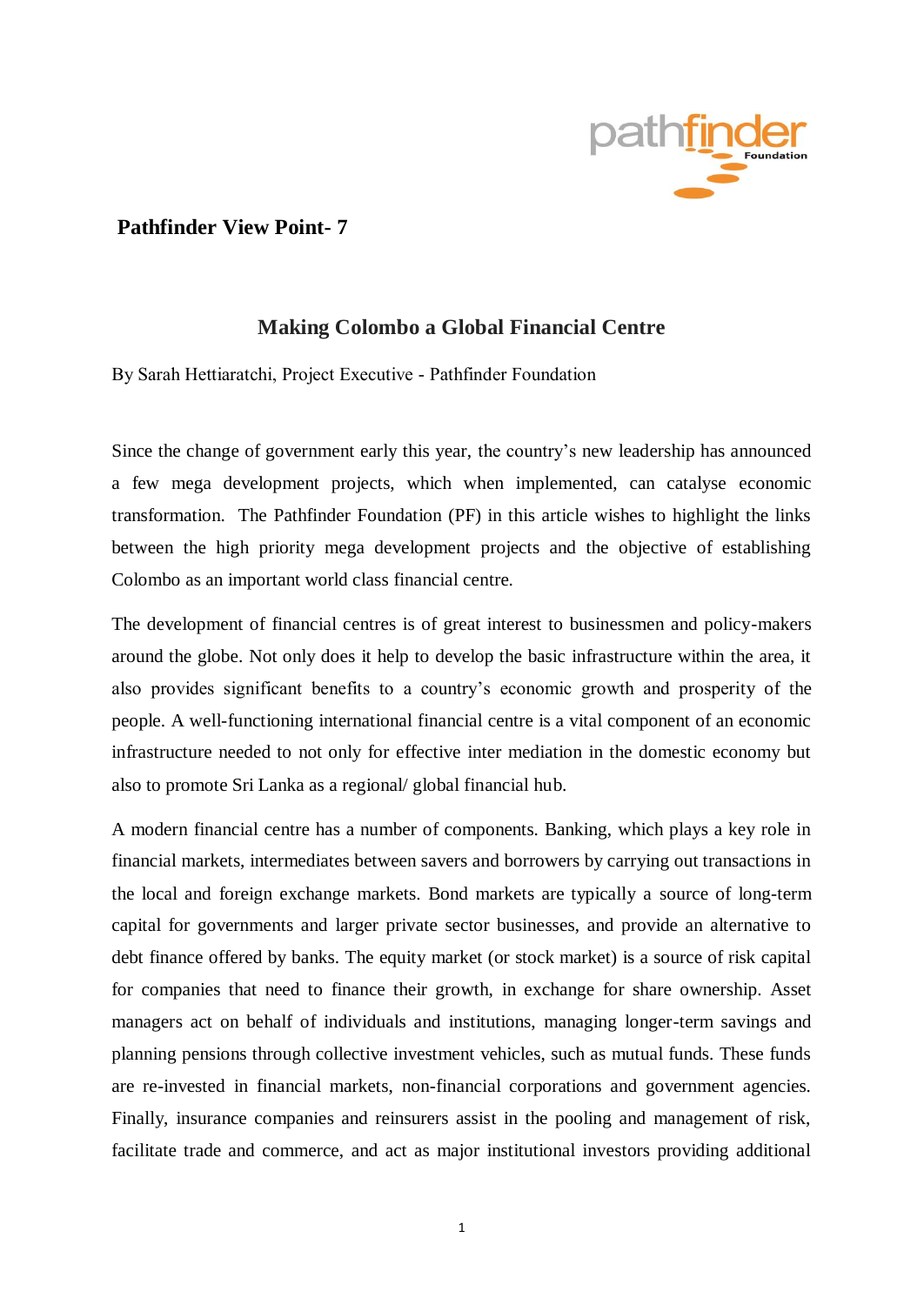liquidity to financial markets. With the emergence of e-commerce the diversity and dynamism of a financial centre has reached a more creative and innovation-driven stage.

#### **Stages in the Development of a Financial Centre**

In spite of the Western Region Megapolis Project (WRMP) and the Colombo Port City Project (CPCP), the evolution of a financial centre in Colombo requires a considerable time span. In this regard we can identify different stages in its development. Colombo, as a local financial centre of a developing nation, is currently serving a large group of domestic participants. Local institutions and private investors purchase domestic securities, such as locally issued bonds and shares. The domestic banking system serves local retail and commercial clients. Market infrastructure, such as the payments system and exchanges, are simple and locally developed, with some restrictions on cross-border activity. With the gradual liberalisation of the trade, investment and financial regime, the Colombo has accommodated to a limited extent of foreign related transactions.

As Sri Lanka's economy grows and businesses develop increasingly sophisticated financing requirements, with domestic firms stretching the local capacity to provide the capital they need to expand and begin to seek external sources of finance. Under such circumstances foreign investors become interested in investing in the country and there will be increasing pressure to develop the financial sector. With the fast globalisation and implementation of projects such as WRMP and the CPCP, the government is likely to adopt policies to encourage much larger scale foreign investment and ensure that international financial firms can operate on an equal footing with domestic firms. The market infrastructure needs to evolve to meet the expectations of international investors and financial firms, and support the cross-border investment inflow as well as provide more sophisticated trade financing.

#### **To Become a Regional (Probably International) Financial Hub**

In the next phase of development, infrastructure being created under the WRMP, and especially the CPCP, could be the centre of attraction for the international financial giants to establish their regional headquarters. The wider base of investors, as well as the presence of large number of world renowned financial institutions, naturally leads to deeper market liquidity, and a regional hub with the best expertise, connections and liquidity it can become the natural "gateway" for investment in other countries in the region. It also becomes an attractive location for other related businesses looking to set up a branch or subsidiary from which to distribute products and services to clients across the region.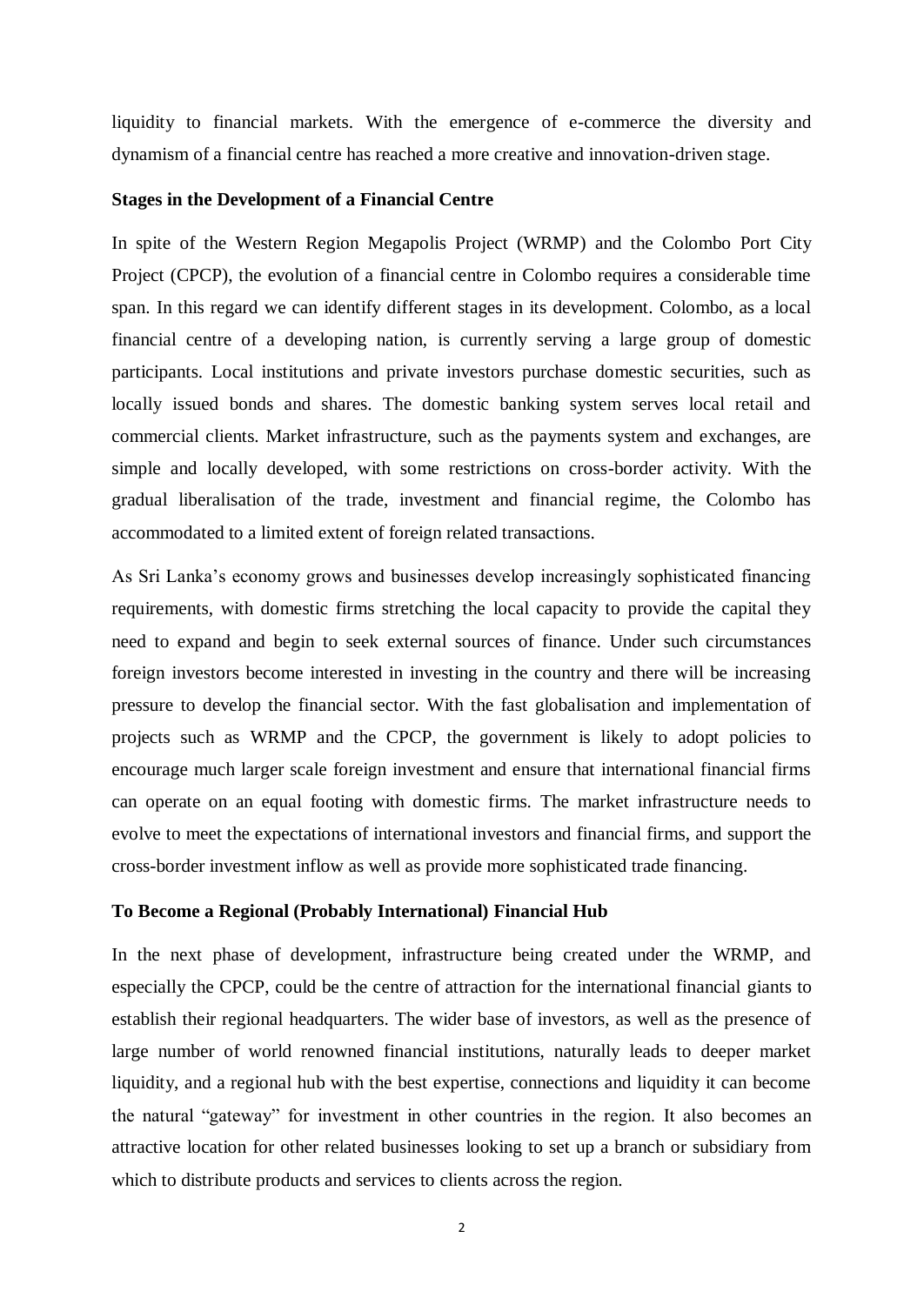The massive effort and envisaged investment in projects, such as Megapolis, does warrant Sri Lanka to envision beyond a regional financial hub. Therefore, a further stage of development is for the Colombo financial hub to progress from regional importance to being internationally or globally significant. An international financial centre is a hub where crossborder financial business with counterparties around the world can be conducted with ease and utmost efficiency.

#### **Assessing Sri Lanka as an International Financial Centre**

An often quoted advantage for Colombo to be a financial hub has been its location in a strategically appropriate time zone. The city is located midway between the major financial markets: London, Frankfurt, Dubai to the West and Tokyo, Hong Kong, Singapore and Sydney to the East. Hence, Colombo has the potential to serve as a subsidiary market for eastern and western giants. Taking this advantageous position into consideration, it was argued since 1980s that when Sydney and Tokyo close for the day, Colombo opens and therefore, it could handle overnight financial transactions. Once, Colombo closes, operations could be transferred to London and so forth. As a result, it was argued that Colombo could conveniently insert itself into a time slot in the round-the-clock operation of global financial markets. Even at that time, there were other emerging markets like Hong Kong, Singapore and Dubai and it was argued that Colombo with its low costs could out perform these markets as a financial centre.

## **Weaknesses or Challenges**

Poor infrastructure facilities, both hard and soft, are an important weakness or challenge to be overcome. In this regard, Colombo still lacks ultra-modern state-of-the art office space in sufficient scale which could accommodate the modern day requirements of a global financial centre. Another key factor is insufficiency of digital infrastructure to ensure high speed data transfers which is fundamental to be accepted as a financial hub. These also include countrywide fiber optic connectivity, non-monopolised gateway (to submarine cables) to international communication.

Another basic requirement is the policy, legal and regulatory framework which will further liberalise the financial sector, including transactions in foreign exchange. Almost all regional